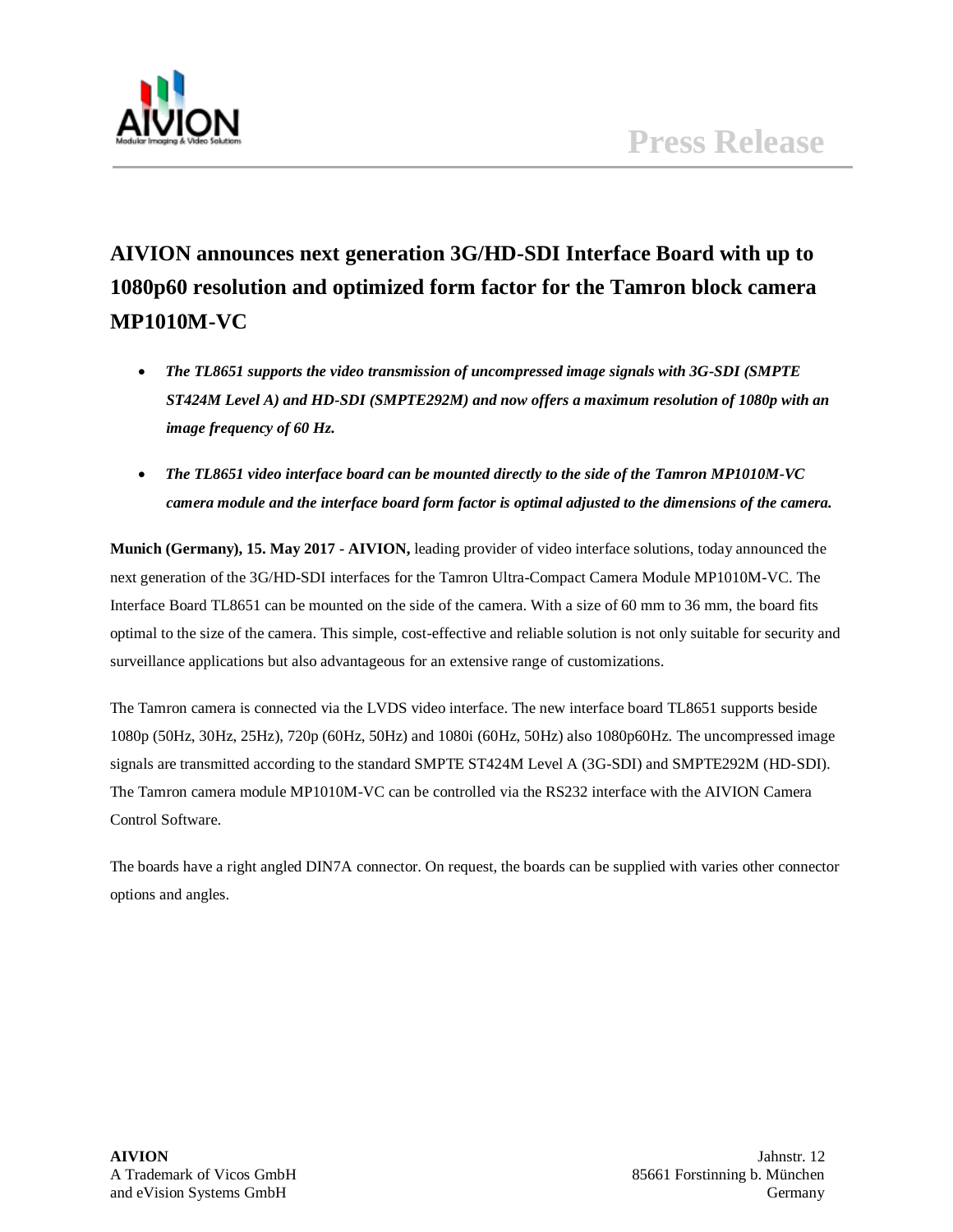The evaluation kit TL8651-EVK-MP1010M-VC contains all items to easily connect camera, interface & monitor and computer/ control unit . The kit contains a Tamron MP1010M-VC Camera, a 3G/HD-SDI Board (TL8651-D-RA), aPower supply and control interface board (EK-PA1100), a 1 meter connector cable with a 75Ω BNC Straight Plug and a 75Ω DIN Straight Plug - Certified for 3Gbps (TL-EVK-DIN-BNC-1) and a Base cable kit (TLCK-B).

#### **About Tamron MP1010M-VC with Optical Vibration-Compensation Feature**

Tamron is a well known optics manufacturer and leader in the security/surveillance equipment industry. In January 2016, the first block camera MP1010M-VC was announced. A powerful Omnivision sensor is built in. The camera assures high-quality image stabilization when images are captured in a vibrating environment.

"Tamron's Full HD Block Camera is a very compact imaging solution with excellent optical performance and optical Vibration-Compensation. The camera module opens up new potential applications in various markets like industrial, medical, inspection, ROV and Security. Our new 3G/HD-SDI Interface Board TL8651 provide OEM's in these market segments an optimal interface solution while speeding time to market when using our evaluation kit." said Werner Schoeppner, Sales Director of AIVION.

## **Pricing and Availability**

Pricing and availability info via email: [sales@aivion.com](mailto:sales@aivion.com)

## **Press contact:**

eVision Systems Jahnstr. 12 Germany – 85661 Forstinning/Munich

Josef Ostermeier Tel: 08121-220825 [jostermeier@evision-systems.de](mailto:jostermeier@evision-systems.de)